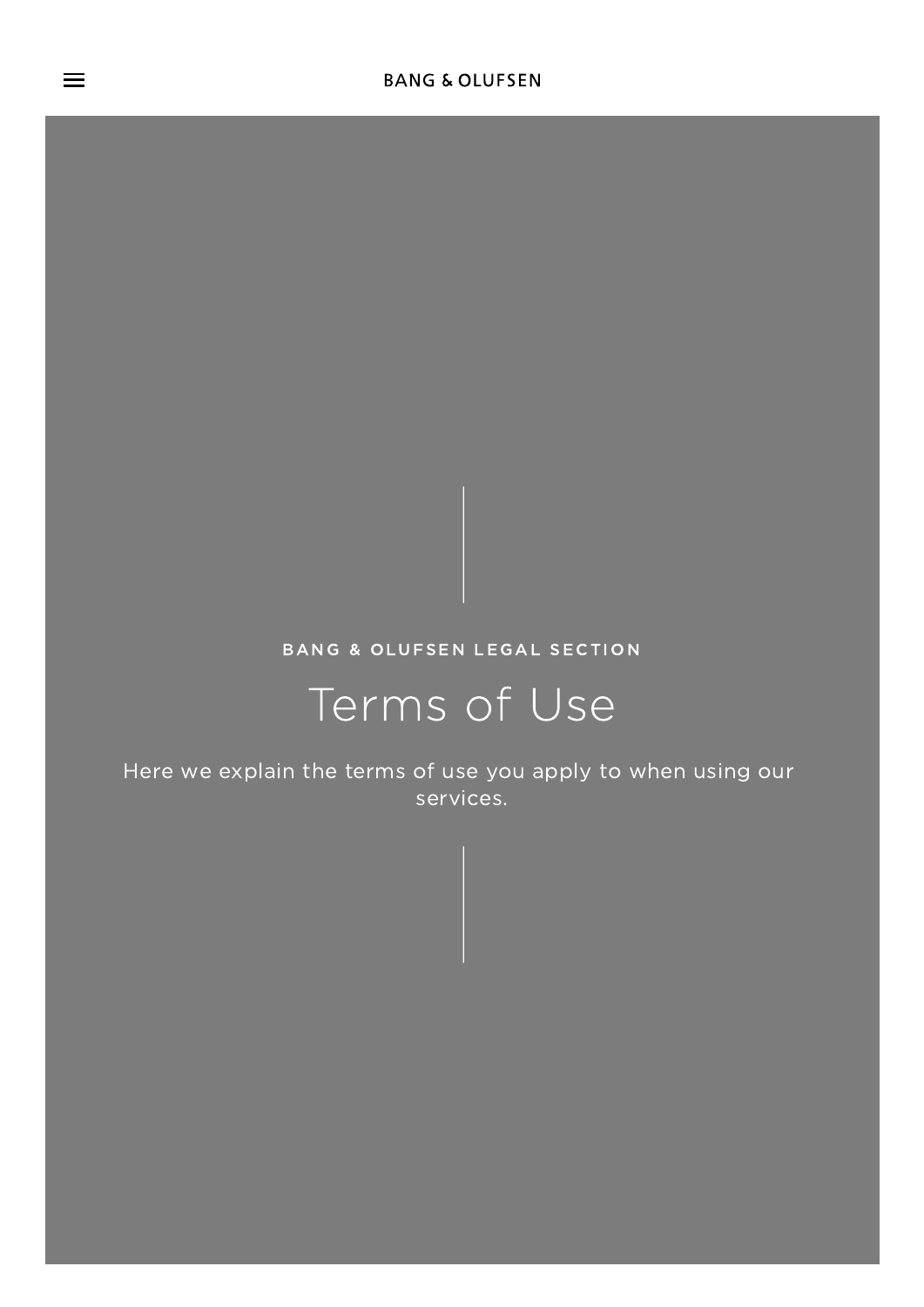### Terms of Use

Version: 3.1 Published: November 2019

These Terms of Use govern your use of the services provided to you by Bang & Olufsen Group ("Bang & Olufsen" or "we", "us", "our"), consisting of Bang & Olufsen A/S, Bang og Olufsen Allé 1, DK-7600 Struer, Denmark, with business registration number 41257911 and its subsidiaries, as defined in the consolidated Group Annual [Report.](https://investor.bang-olufsen.com/financial-reports) These Terms of Use (together with any documents that they refer to) apply to those individuals and groups who use the Services.

#### Your use of the services

We grant you a non-exclusive and revocable right to access and use the Services in accordance with these Terms of Use. By accessing or using the Services, you confirm that you accept these Terms of Use and that you agree to comply with them. If you do not agree to these Terms of Use, you may not access or use the Services. You should also review our [Privacy](https://corporate.bang-olufsen.com/en/en/legal/privacy-policy) Policy before you access the Services, as it sets out important information about how we may use your personal information when you are using the Services.

### Intellectual property rights

All intellectual property rights in and to the Bang & Olufsen's products, software and Services shall remain the exclusive property of Bang & Olufsen and its licensors (if applicable).

#### Restrictions on your use of services

You agree not to:

- Modify, copy, reproduce, rebroadcast, or retransmit any content that you may access through your use of the Services, except as authorized by applicable law;
- Disassemble, reverse engineer or otherwise decompile your Bang & Olufsen product or any software, applications, upgrades or updates made available to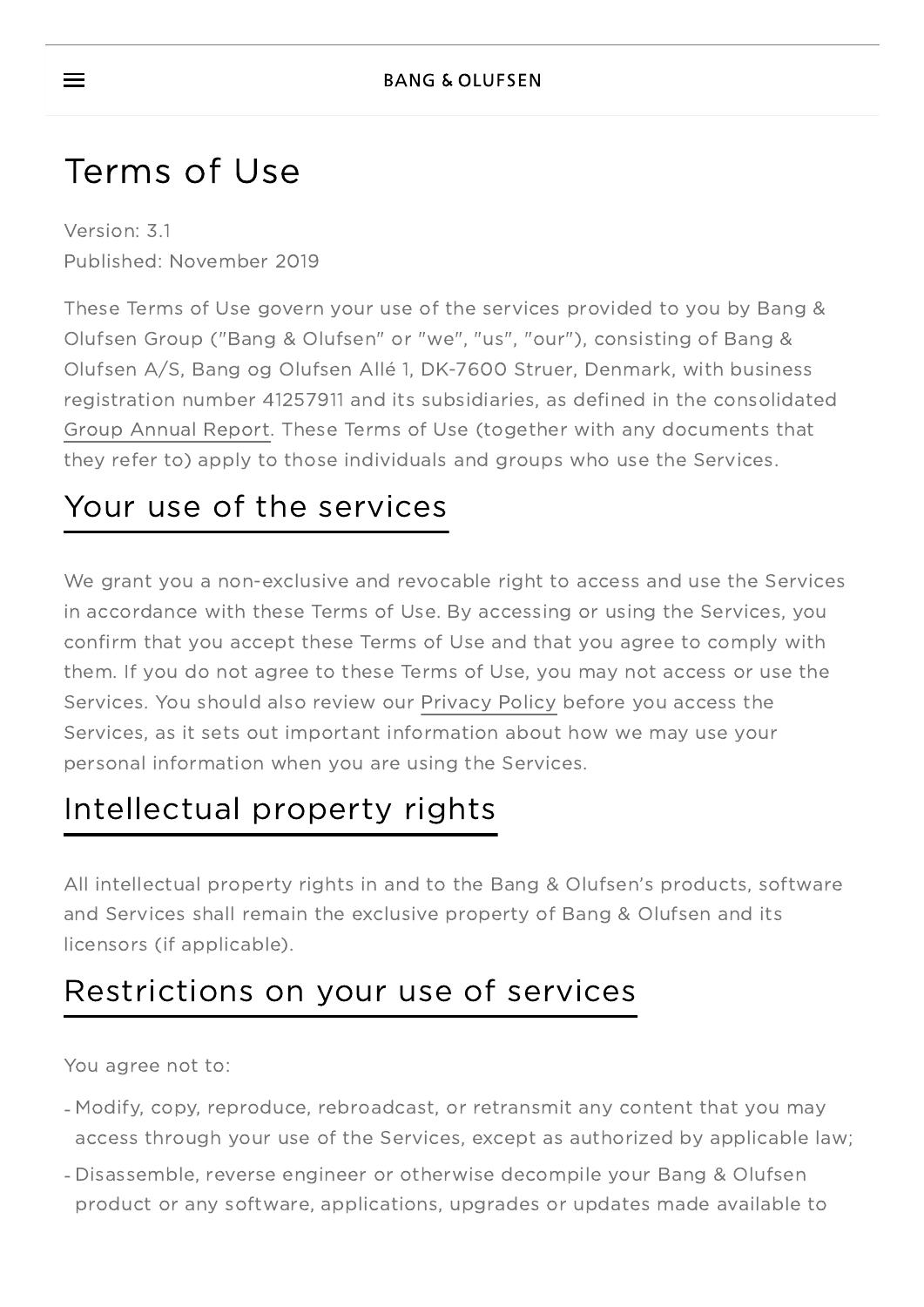- Knowingly introduce viruses, worms, trojans or other technologically harmful materials to the Services;
- Otherwise use the Services in any way or for any purpose which may infringe the intellectual property rights of any third party;
- Access or use the Services for any unlawful purpose.

#### Third party services

The Services provide you with access to apps and links to other services operated by third parties. Any such services are outside of scope of these Terms of Use. You accept that Bang & Olufsen is not responsible for such third-party services or for assessing any third-party content.

### Limitation of our liability

The Services are provided "as is" without any warranties of any kind. Bang & Olufsen and its suppliers, to the fullest extent permitted by law and except as expressly provided to the contrary in any applicable product warranty documentation, disclaim all warranties, including the warranty of merchantability, warranty of non-infringement of third-party rights, and the warranty of fitness for a particular purpose. Bang & Olufsen and its suppliers make no warranties about the accuracy, reliability, completeness, or timeliness of the material, services, software, text, graphics and links. In no event will we be liable to any party for any damages whether direct, indirect, special, consequential or other for any use or inability to use the Services, including, without limitation, any damages for lost profits, business interruption, loss of programs or other, even if we are expressly advised of the possibility of such damages.

#### Governing law and benue

These Terms of Use shall be governed and construed in accordance with the laws of Denmark, without regard to its conflict of law provisions, and any dispute related to the Services, shall be settled before the Danish courts, unless any applicable mandatory rules provide for a different forum.

### Contact Us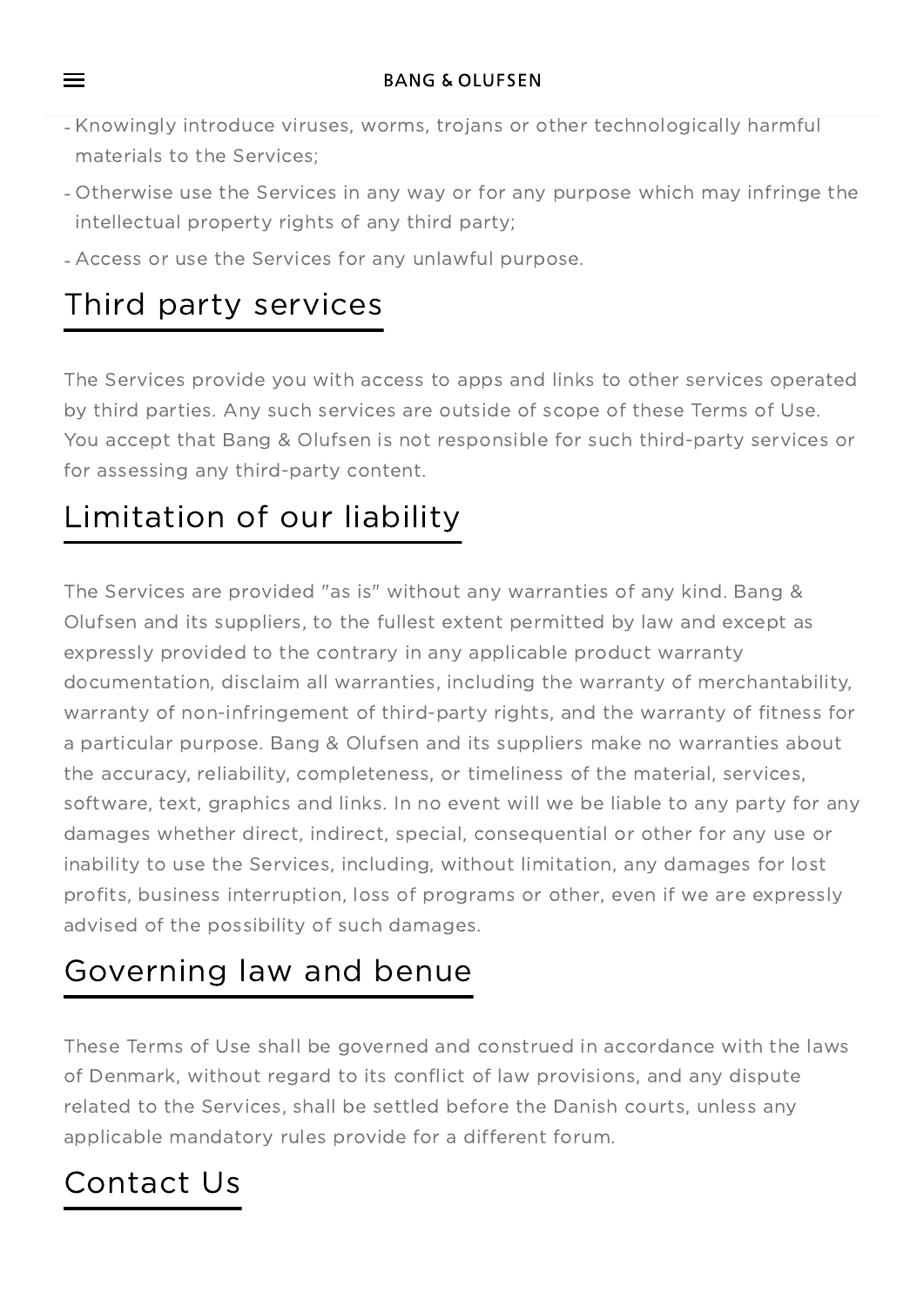questions regarding these Terms of Use may be directed to our [Customer](https://bang-olufsen.zendesk.com/hc/en-us/articles/360038206572) Support

#### Downloadable documents

We are offering you to download the current and archived versions of our Terms of Use as PDF documents.

- [Terms](https://beoecommercestoragelive.blob.core.windows.net/assets/legal/terms-of-use/may-7-2018-terms-of-use-v31.pdf) of Use v3.1 (current version)
- [Terms](https://beoecommercestoragelive.blob.core.windows.net/assets/legal/terms-of-use/may-7-2018-terms-of-use-v3.pdf) of Use v3 (archived version)
- [Terms](https://beoecommercestoragelive.blob.core.windows.net/assets/legal/terms-of-use/may-2-2018-terms-of-use-v2-en.pdf) of Use v2 (archived version)

# $B_0^s$

#### OUR COMPANY

| Careers    | Automotive           |
|------------|----------------------|
| <b>CSR</b> | Consumer Electronics |
| Investors  | For Professionals    |
| Press      | Become a Retailer    |

#### **OTHER**

| Contact us         |  |
|--------------------|--|
| Cookie Policy      |  |
| Privacy Policy     |  |
| Policies and terms |  |



**PARTNERS** 

[Download](https://apps.apple.com/us/app/bang-olufsen/id1203736217) app for iOS [Download](https://play.google.com/store/apps/details?id=com.bang_olufsen.OneApp&hl=en) app for Android

.